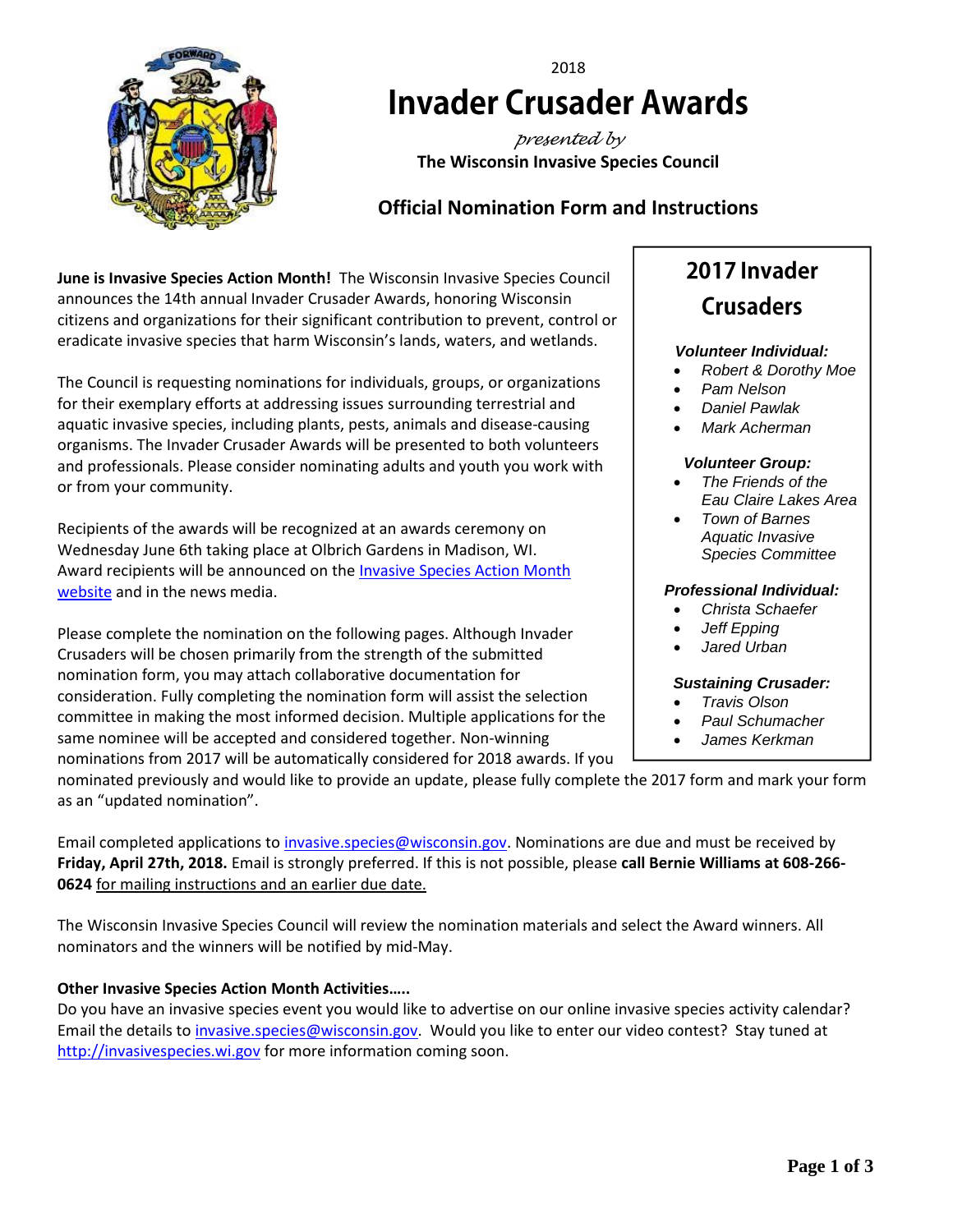#### **Invader Crusader Award Nomination Application 2018**

#### **Please re-save the following form and 6 questions with a new file name and return completed.**

INSTRUCTIONS - Please re-save this application document with a new file name (including your last name and the nominee's last name), complete it, save again and email it t[o invasive.species@wisconsin.gov](mailto:invasive.species@wisconsin.gov) **by April 27th, 2018.** Be sure to provide all information requested.

#### \_\_ New nomination or

\_\_Updated nomination (please tell us the year of your most recent submittal for this nominee: \_\_\_\_\_\_\_\_\_\_\_)

| Nominee:                                              |                    |                           |                |           |  |
|-------------------------------------------------------|--------------------|---------------------------|----------------|-----------|--|
| Employer/Organization: (if applicable)                |                    | Position: (if applicable) |                |           |  |
| <b>Street Address:</b>                                |                    | City:                     |                | Zip Code: |  |
| Work/cell Phone Number:                               | Home Phone Number: |                           | Email Address: |           |  |
| What time period did the nominees actions take place? |                    |                           |                |           |  |

| Nominator (Your Name):                 |                            |                           |                |           |  |  |
|----------------------------------------|----------------------------|---------------------------|----------------|-----------|--|--|
| Employer/Organization: (if applicable) |                            | Position: (if applicable) |                |           |  |  |
| <b>Street Address:</b>                 |                            | City:                     |                | Zip Code: |  |  |
| Work/cell Phone Number:                | Home Phone Number:<br>same |                           | Email Address: |           |  |  |

Describe your relationship to the nominee:

# **Check all boxes that apply to the nominee**

| Volunteer          | Research                |
|--------------------|-------------------------|
| Professional       | Education/Outreach      |
| Individual         | Prevention              |
| Group/Organization | Surveys/Inventory       |
| Government         | <b>Early Detections</b> |
| Non-profit         | Control                 |
| Youth              | Leadership              |

*The Wisconsin Legislature created the Wisconsin Council on Invasive Species in 2001. The Council is charged with providing recommendations to the Wisconsin Department of Natural Resources on invasive species classification and allocation of funds of invasive species control and conducting studies of issues related to controlling invasive species.*